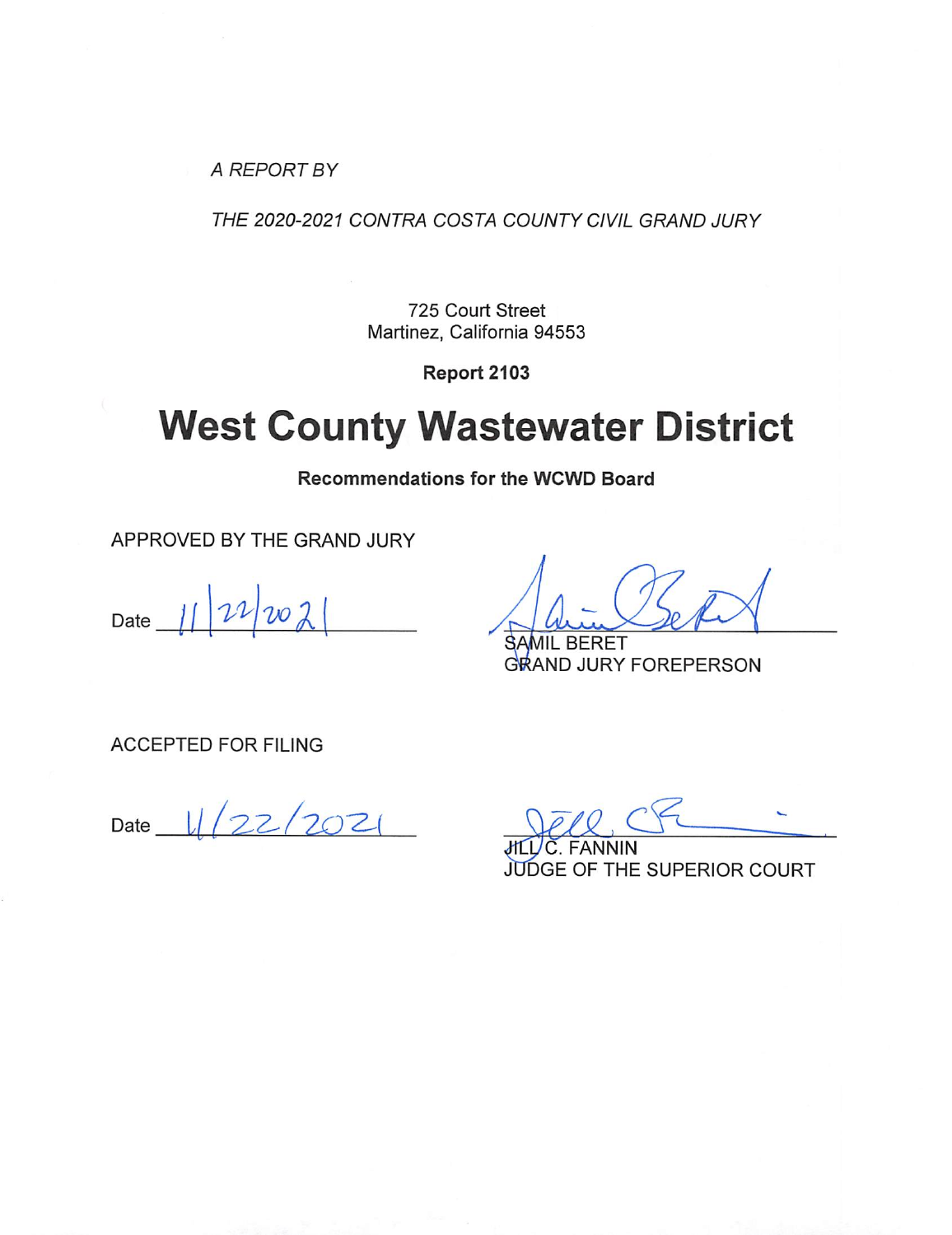Contact: Samil Beret Foreperson (925) 608-2621

Contra Costa County Grand Jury Report 2103

## **West County Wastewater District**

*Recommendations for the WCWD Board*

## **TO: WCWD Board of Directors**

## **SUMMARY**

The West County Wastewater District (WCWD) provides an essential public health service to its customers by collecting, treating, and disposing of wastewater. Management of the WCWD is overseen by an elected five-member Board of Directors (the Board) who delegate operational details and some spending decisions to a General Manager. The directors are elected from five geographical areas within the district.

Turmoil in Board operations has existed since at least 2017 when the Board censured one of its directors. This director was reelected to the Board in 2020 despite the censure vote and was censured again in December of 2020 and August of 2021. Discord during Board meetings and internal Board communication underlines the tension and factionalism among the members.

This investigation focused on general WCWD Board processes and governance. The investigation was initiated by a formal complaint. The complaint did not involve allegations of financial impropriety or general mismanagement. However, the Grand Jury noted several areas in which governance could be improved by implementing specific written procedures and clarifications. The Grand Jury recommends that the Board consider several changes to alleviate concerns about procedural confusion and financial transparency.

## **METHODOLOGY**

The Grand Jury used the following investigative methods: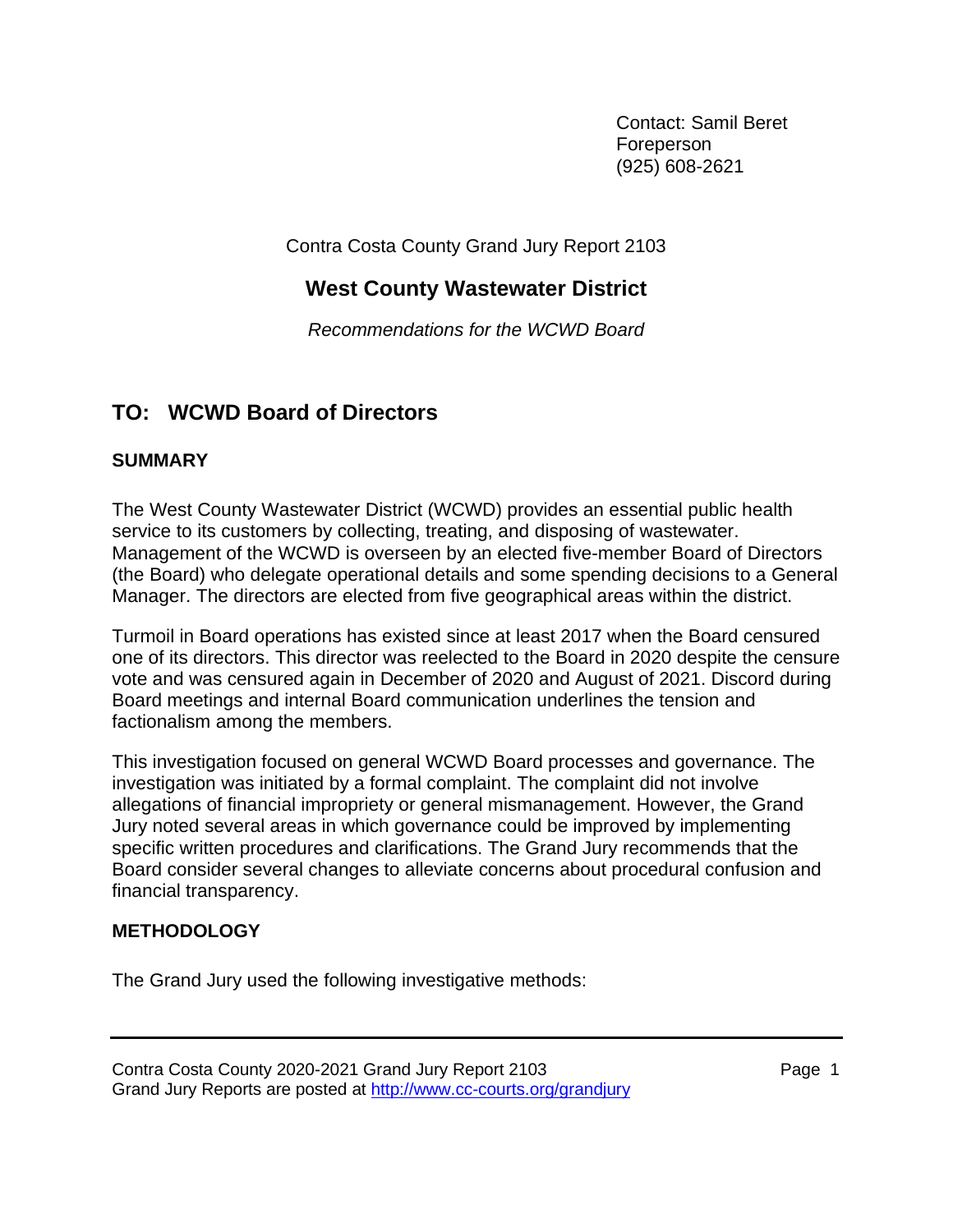- Viewed videos posted online of WCWD board meetings and the associated meeting minutes.
- Conducted interviews with persons knowledgeable about WCWD governance and operations.
- Consulted available online databases, news articles, and web sites related to WCWD Board responsibilities, policies, and performance.

## **BACKGROUND**

The West County Wastewater District serves approximately 34,000 residences and 2,450 commercial and industrial businesses in West Contra Costa County. The WCWD serves all or part of the cities of Richmond, San Pablo, and Pinole, including contiguous unincorporated areas of the county. The service area is outlined in Figure 1.



Figure 1 The WCWD service area is highlighted.

As noted, an elected five-member Board, headed by a president, is responsible for the overall management and governance of the WCWD, providing oversight of financial and large-scale operational decisions. Operational management of the WCWD is delegated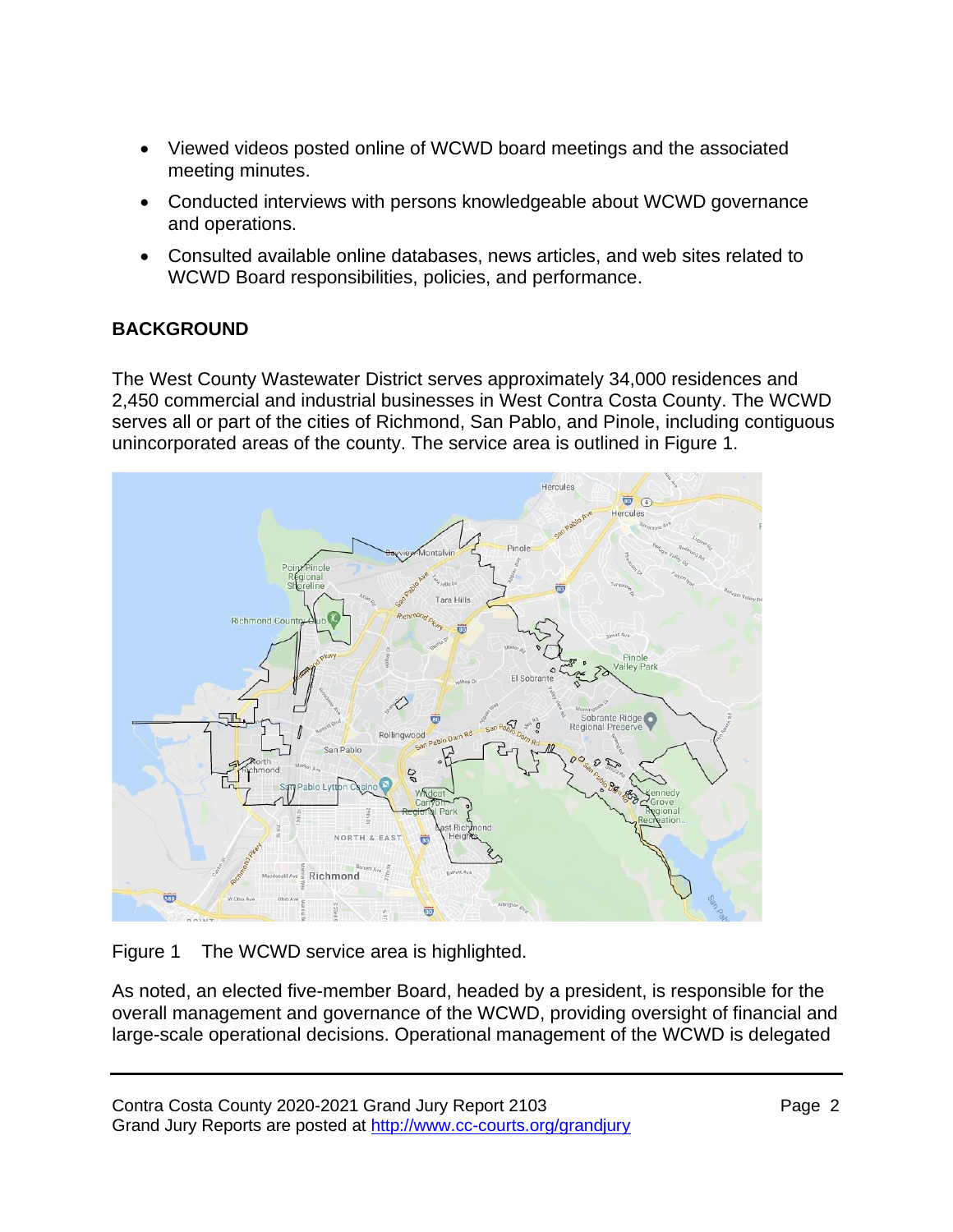to a General Manager, who has freedom to hire employees and solicit contracts for infrastructure maintenance and improvement. The General Manager works closely with the District Counsel to ensure that policies approved by the Board are followed in carrying out WCWD operations. The Board has also delegated to the General Manager the discretion to spend up to \$50,000 per vendor per fiscal year of WCWD funds without Board approval.

The Board members are restricted by written Policies and Procedures,<sup>1</sup> which prohibit direct communications between Board members and WCWD employees other than the General Manager. Proper ethical behavior is specifically addressed in the Board's Ethical Policy guidelines.<sup>2</sup> Section 9 of the Board's Ethical Policy statement, on Compliance and Enforcement, stipulates that those suspected of violations of the Policy must be reported to the General Manager or Board Attorney. The General Manager or Board Attorney must then determine the severity of the violations. If the alleged violations are not minor in nature, then the Board and its designees conduct proceedings, and use personnel as necessary, to investigate the issues. After the completion of this investigation phase, the Board of Directors must place the matter on a public agenda for possible action and imposition of appropriate discipline.

Disciplinary measures include a public reprimand ("censure"), removal from committee assignments, reduction in compensation, referral of the violation to the District Attorney or Grand Jury, a resignation request, and other discipline as the Board deems appropriate.

The Board has experienced internal turmoil since at least 2017 when one director was admonished by the Board for statements made to an employee in violation of the district's policy against harassment. Training and a formal apology from the director resulted. However, another similar charge to one of the directors followed in 2020 with the Board President citing "unprofessional and confrontational or combative" communications with district staff and the General Manager.<sup>3</sup> That investigation was conducted by an independent attorney investigator. As a result of this investigation, the Board voted to censure the director (Resolution No. 2020-53). The Board initiated another investigation this year. At a special Board meeting on August 26, 2021, the Board voted to impose disciplinary action on two directors, including the previously censured director.

<sup>1</sup>https://www.wcwd.org/wp-content/uploads/2021/02/2021.02.12-District-Counsel-CLEAN-Board-Policies-and-Procedures.pdf

<sup>2</sup>https://www.wcwd.org/wp-content/uploads/2021/02/Board\_Ethics\_Policy\_2021.pdf.pdf

<sup>3</sup> Attachment A: Supporting Documents – WCWD Special Board Meeting 11-30-2020f (Director Censure).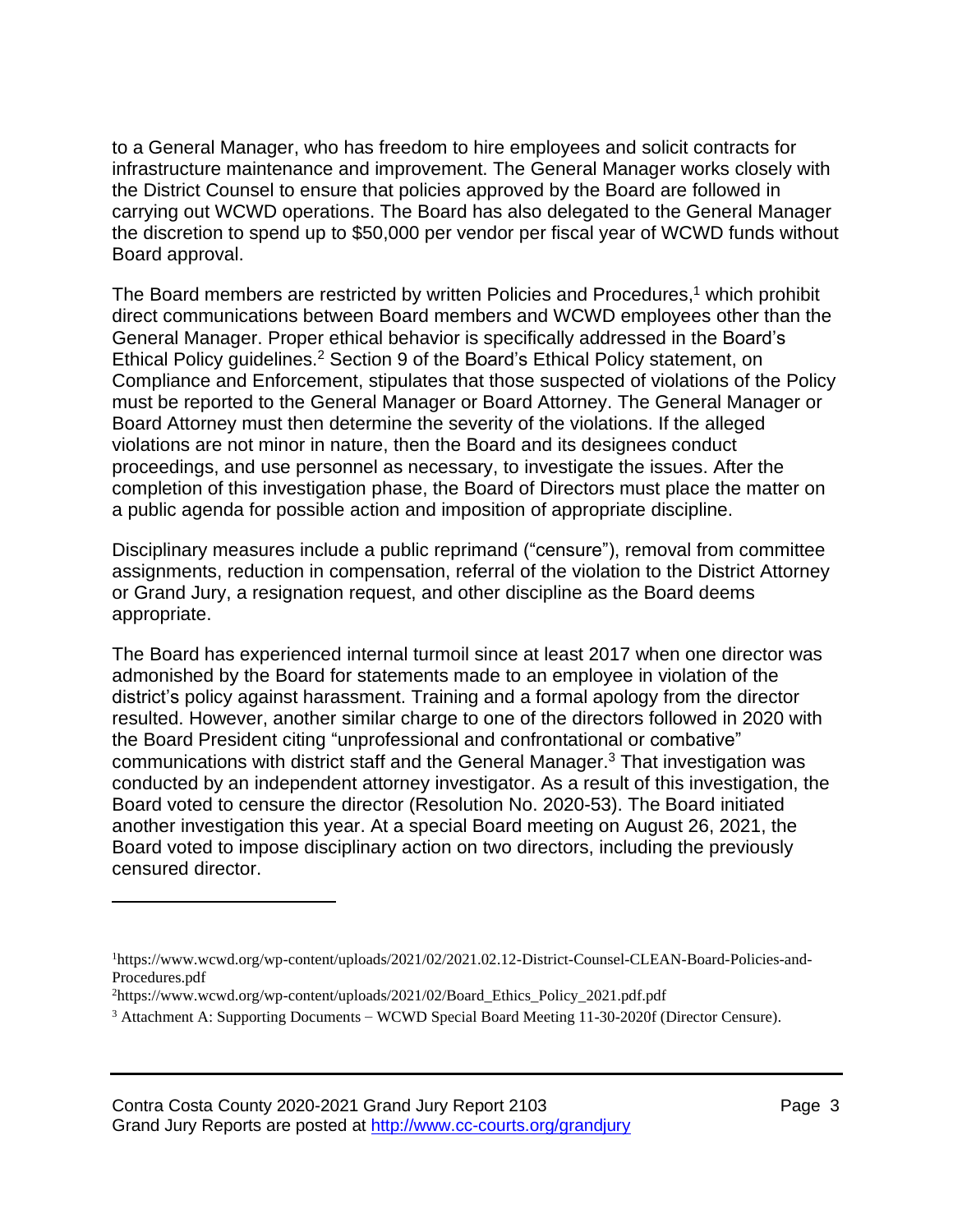The issue of reimbursement for legal fees incurred by a censured director surfaced after the 2020 censure vote. The Board had no written policy on compensation or reimbursement for directors to obtain legal advice or representation, either for directors who are the subjects of an investigation or in general. For the 2020 investigation, the Board approved a stipend of \$1000 to both directors under investigation to obtain legal advice. For the more recent 2021 investigation, no stipend was approved. At this time, the Board still does not have a written policy on when it will compensate or reimburse directors for legal advice or representation. Based on the above, the Grand Jury voted to investigate further to determine whether irregularities in Board governance and procedures existed.

## **DISCUSSION**

## **The Complaint – Issues Raised**

A complaint submitted to the Grand Jury alleged violations of Board Ethical Policy and personal bias. These allegations were vaguely stated and difficult to substantiate. However, during this phase of the Grand Jury's investigation, some aspects of the Board's internal process were found to be potentially problematic.

The Grand Jury did not pursue the question of the conduct of the Board members that led to their censure as there was no request to do so. The Grand Jury considered these issues to have been resolved internally by the censure votes. However, the Grand Jury voted to investigate whether irregularities or significant omissions in Board operations and procedures existed.

The current WCWD Board is divided. A majority of the Board members support the General Manager and take a hands-off approach to WCWD governance and operations. Other Board members have significant disagreements with the General Manager and would take a more hands-on approach to WCWD governance and operations.

This split has led to a serious breakdown of civility between the majority and the minority, as manifested at the October 6 and 20, 2021 Board meetings<sup>4</sup> and internal Board communication. <sup>5</sup> The Grand Jury learned that the minority Board members feel completely frozen out of any role in representing the voters who elected them to the Board. The governing structure has been described as a "three-legged stool;" the legs

<sup>4</sup> October 6, 2021, WCWD Board Meeting starting at 36 minutes; October 20, 2021, WCWD Board Meeting, starting at 1:28:40.

<sup>5</sup> Statement from the WCWD General Manager entered into the September 15, 2021, Board Meeting Minutes.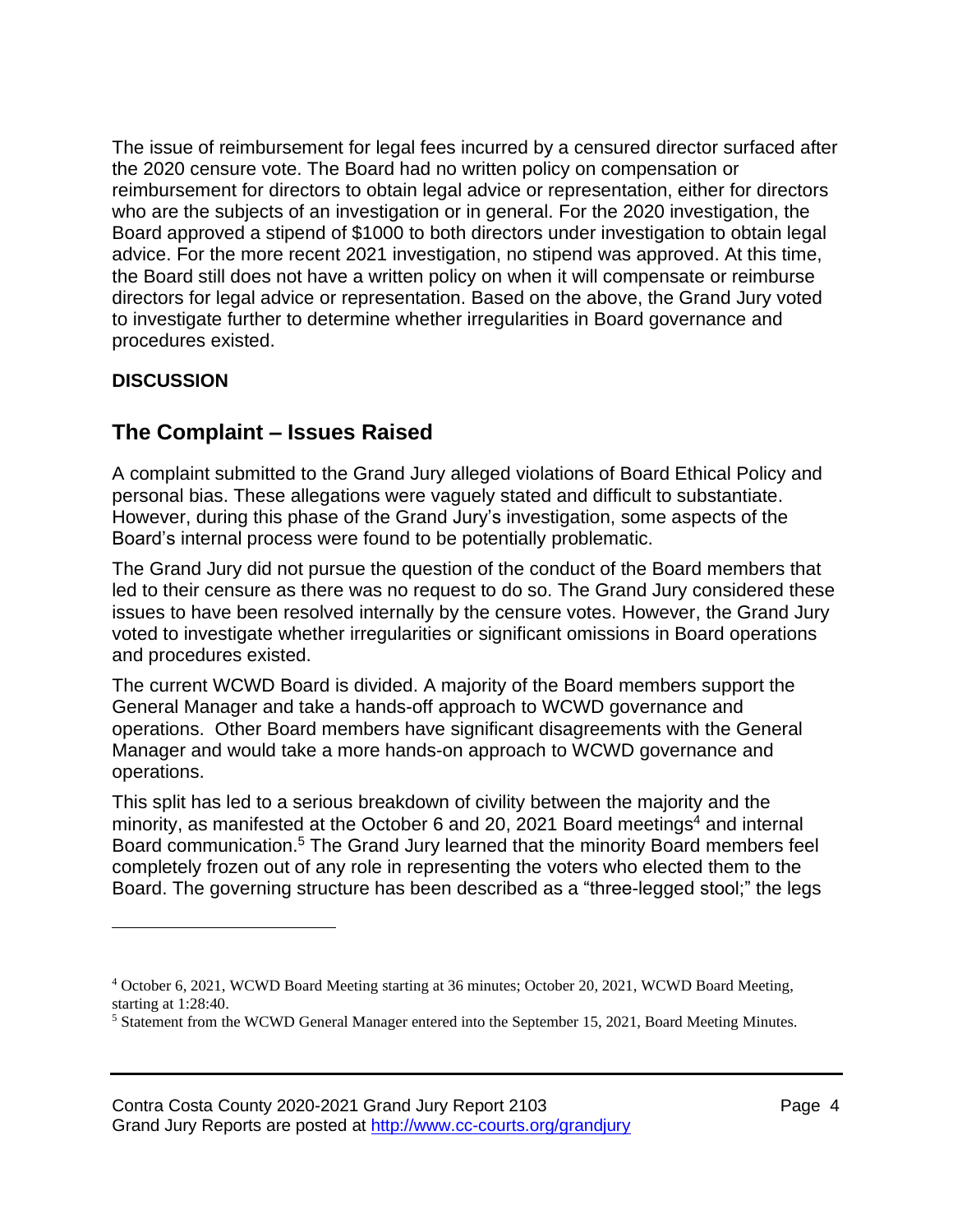are the Board majority, the General Manager, and the District Counsel. There is no leg for the Board minority.

WCWD Board meetings can be contentious. The Board meeting held on May 5, 2021, exemplifies the tension among the Board members with one director claiming that other members are corrupt.<sup>6</sup> One of the specific items mentioned in the complaint to the Grand Jury is that free expression of differing views is curtailed. Further, the ability of the Board members to clarify spending procedures has deteriorated. Because the directors are prohibited by WCWD rules from talking to any employee directly, they cannot ask the Financial Manager for any budget or fiscal information; all information must come through the General Manager. Also, the General Manager establishes the agenda items for the board meetings. According to the WCWD rules, a director needs the approval of either the General Manager or the Board majority to place a matter on the agenda.<sup>7</sup>

Regarding the General Manager's \$50,000 discretionary funds, the directors review a check register. Some Board members complain that there is insufficient accountability for the discretionary expenditures. The check register does not flag which checks were drawn on the discretionary funds.

During the 2021 censure process, some directors had to hire and pay their own attorneys to defend themselves. The Board does not have a clear policy on reimbursement of directors for legal advice or representation.

## **The Investigation**

During its investigation, the Grand Jury found no evidence of serious irregularities in the operations and procedures of the WCWD. Instead, the Grand Jury found that the probable basis for the instigating complaint lies in the political and personality divisiveness among the Board members. The Board members who are in the minority feel that they have no power to effect WCWD governance and operations. While this frustration is perhaps understandable, it is mostly the function of the political reality of the Board.

However, the Grand Jury is concerned that if there were mismanagement, with the current Board composition, there might be a serious lack of public transparency. For example, district management might not be held sufficiently accountable for financial or personnel decisions.

<sup>&</sup>lt;sup>6</sup> May 5, 2021, WCWD Board Meeting starting at 37 minutes.

<sup>&</sup>lt;sup>7</sup> See Board of Directors Policies and Procedures, sec. 5.4, Process for Putting Items on a Future Meeting Agenda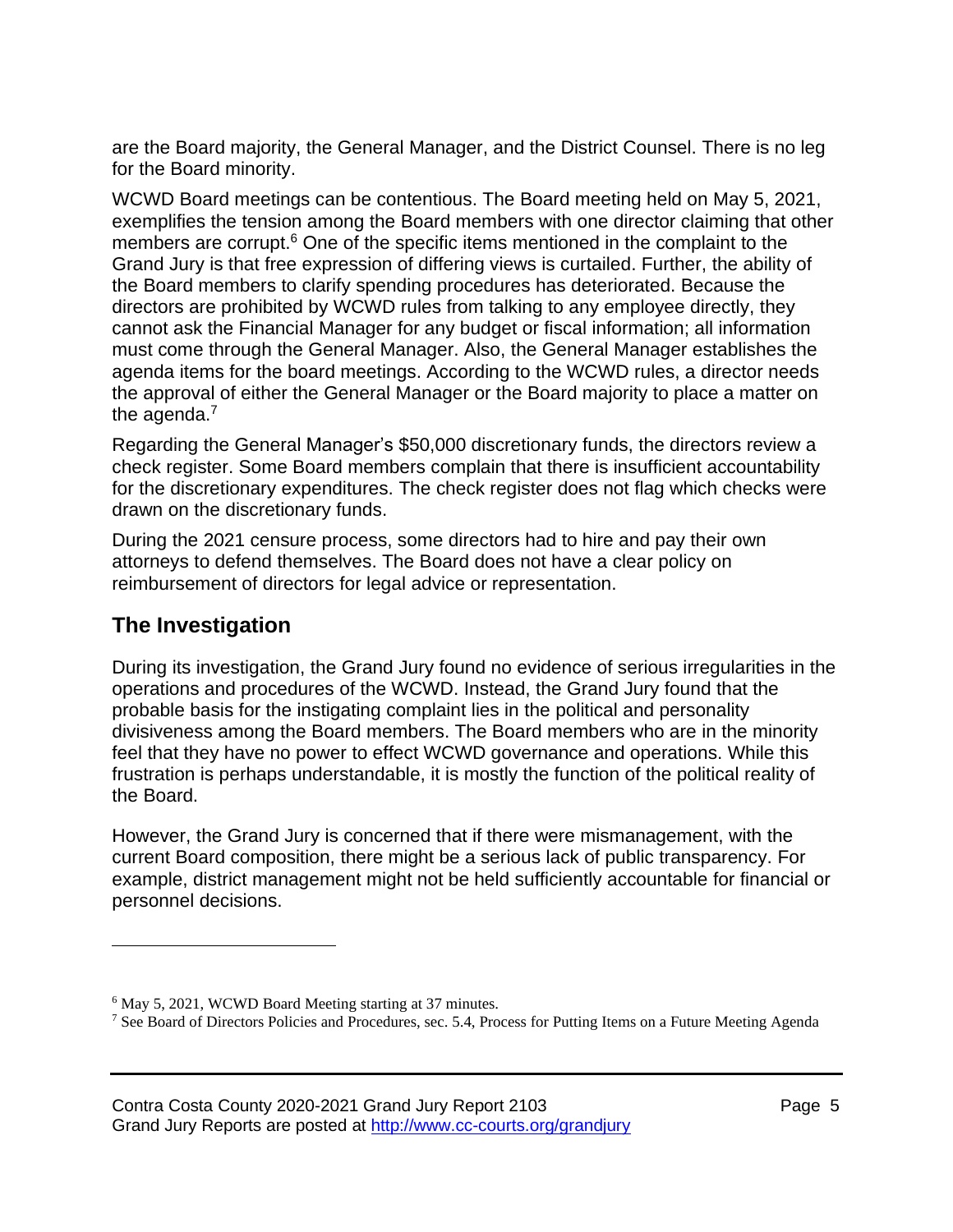The Grand Jury also sees two areas where rule revisions or additions would improve transparency. First, it would improve financial transparency if the expenditures made by the General Manager under the \$50,000 discretionary authority were clearly identified. The directors themselves should have an easy way to identify the discretionary expenditures.

Second, there are several scenarios in which a director might need legal advice or representation. In addition to being the subject of an internal investigation, a director could be sued individually by an employee or outside party for some act or omission related to WCWD business.<sup>8</sup> There should be a clear written policy on when a director is entitled to be compensated or indemnified from WCWD funds for personal legal expenses including attorney fees, consistent with applicable law.

#### **FINDINGS**

- F1. Board members are prohibited by WCWD Policies and Procedures from communicating directly with district staff other than the General Manager.
- F2. Therefore, a director cannot obtain non-publicly available information from district staff about district operations without the General Manager's consent.
- F3. The General Manager determines the agenda for district board meetings in consultation with the Board president.
- F4. Alternatively, a Board member may place an item on the meeting agenda, but only with a Board majority vote.
- F5. The Board has given the General Manager the discretion to spend up to \$50,000 (per vendor per fiscal year) of WCWD funds for district maintenance and operations without Board approval.
- F6. Board members can review the check register for the WCWD's general fund, but the General Manager's discretionary expenditures are not segregated or identified on the check register.

<sup>8</sup>The Government Code addresses when claims against employees brought by third parties are paid by the governmental entity. See, e.g., Gov. Code, §§ 995, 995.2 and 995.4 et seq.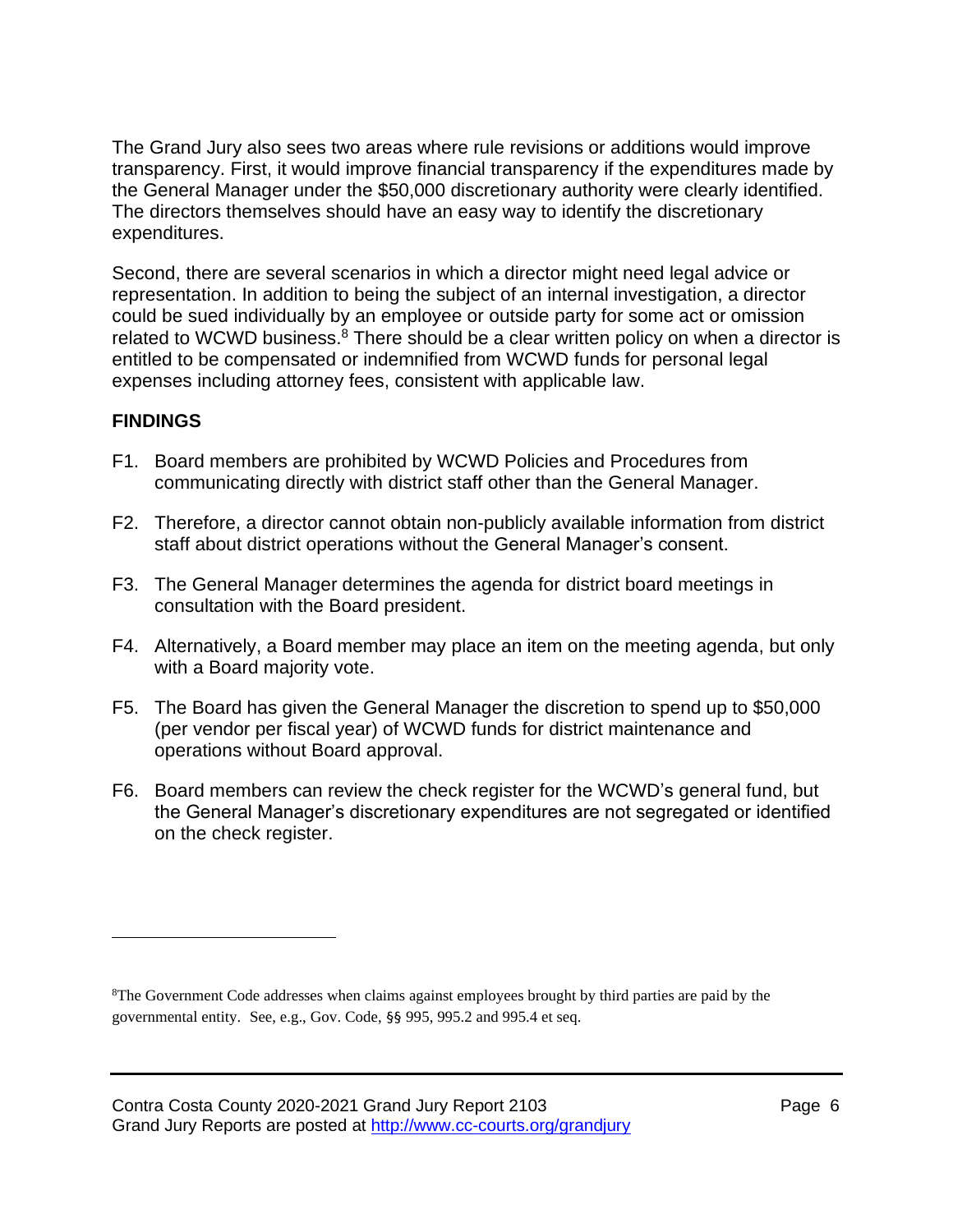- F7. In the Board's 2020 investigation of two directors, the Board allocated a \$1000 stipend to each to obtain legal advice. In the Board's most recent investigation of the same directors, no stipends were paid.
- F8. The WCWD has no written policy on when or under what circumstances it will pay for a director's legal expenses.

## **RECOMMENDATIONS**

#### **The Grand Jury recommends that by July 2022:**

- R1. The Board adopt procedures by which any Board member can obtain information about WCWD operations without the agreement of the General Manager.
- R2. The Board adopt procedures by which any Board member can place an item on the meeting agenda without the General Manager's approval or a Board majority vote.
- R3. The Board adopt a written policy on reimbursement of a director's legal fees for both internal investigations and claims brought against a director by an outside third party.
- R4. The Board adopt a procedure that requires the General Manager to identify expenditures made under the authority to make per-vendor payments of less than \$50,000 per fiscal year.

## REQUIRED RESPONSES

|                                | <b>Findings</b> | <b>Recommendations</b> |
|--------------------------------|-----------------|------------------------|
| <b>WCWD Board of Directors</b> | $F1-F8$         | $R1-R4$                |
|                                |                 |                        |
|                                |                 |                        |
|                                |                 |                        |

These responses must be provided in the format and by the date set forth in the cover letter that accompanies this report. An electronic copy of these responses in the form of a Word document should be sent by e-mail and a hard (paper) copy should be sent to: